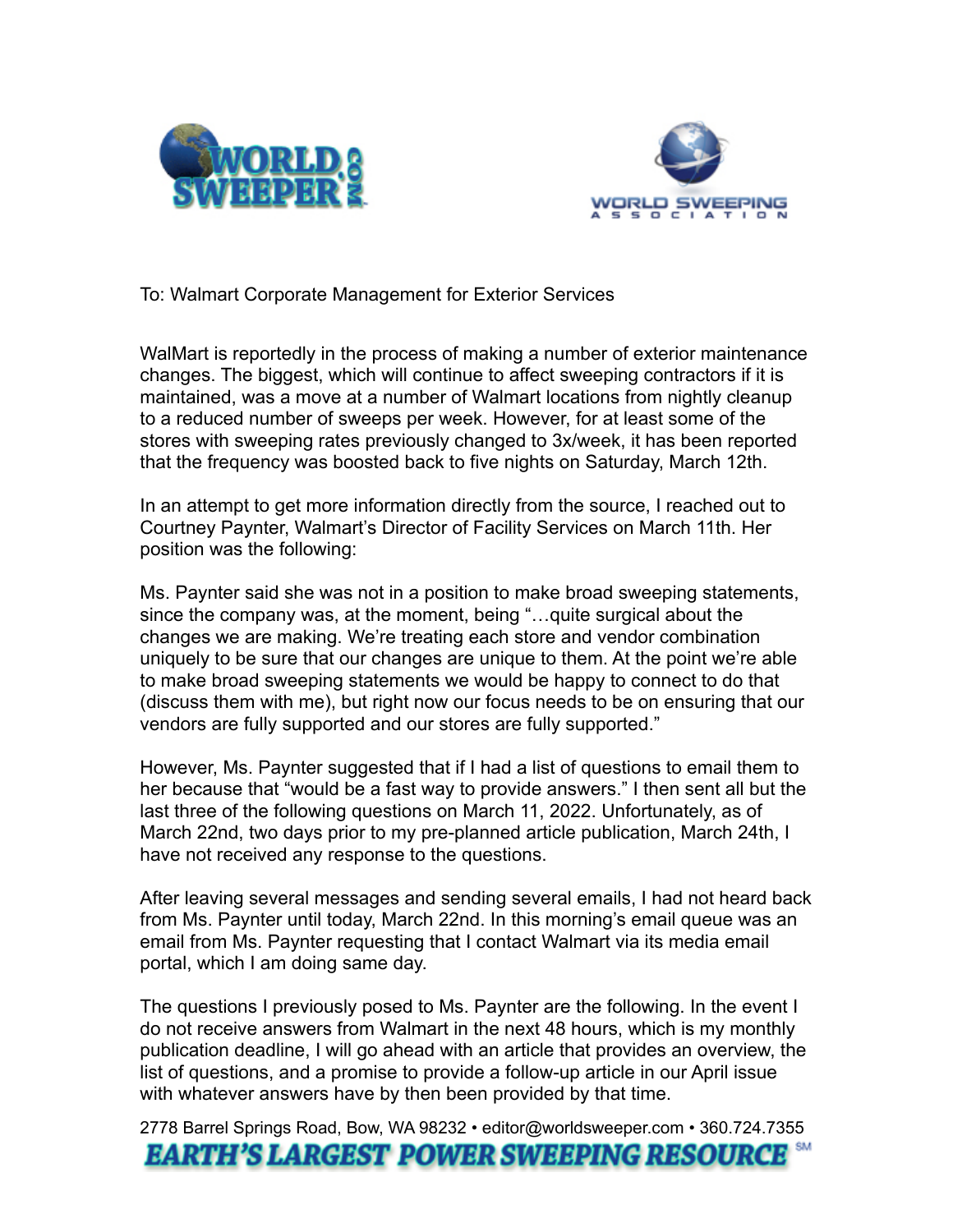## **The following are the questions that have been posed to me recently by power sweeping contractors contacting me with concerns about their Walmart accounts:**

• When Walmart moves from daily sweeping to a lesser frequency there is much more likelihood of slip-and-fall events and accompanying lawsuits. Is Walmart willing to reduce the liability position of sweeping contractors for less frequent sweeps?

• Given the fast-rising cost of fuel, is Walmart okay with having a fuel surcharge added as an additional contract expense, based upon change in fuel cost since the last contract was signed?

• I have been told that CityFM, which self-performs @300 Walmart locations in Florida and manages @1,000 others around the east coast area, reportedly put their entire portfolio of WalMart locations out to bid again recently. If so, can you verify and provide a timeframe in which that either happened or is scheduled to occur?

• Is CBRE being phased out of the locations where it currently represents Walmart as a third party vendor, in favor of Walmart Insource management or other? If so:

• When will that be occurring?

 • Do you anticipate on-boarding current contractors or sending out another RFP?

• Do you anticipate that new RFPs will be (are being) sent out to all, or a segment of, Walmart contractors that do parking area sweeping?

• Do you expect to be sending out work orders for power washing in April?

• Sweeping contractors have been asked to provide photos of the Walmart properties they service to show that it was all swept. Given the nature of the work this is not a feasible request. Plus, any photos would have to be taken at night typically with a cell phone. Isn't it reasonable to have contractors log in/out via your portal and/or GPS to show they were there and for how long? If there is a service complaint from management it could be handled on an individual basis.

• A contractor indicated he had been told that Walmart expects to return to its current/previous schedule on May 1st. Is that correct to expect?

• Walmart requires reclamation for power washing; yet, he said that many contractors doing power washing for Walmart in his area do not reclaim their dirty wastewater.

2778 Barrel Springs Road, Bow, WA 98232 • editor@worldsweeper.com • 360.724.7355 **EARTH'S LARGEST POWER SWEEPING RESOURCE**